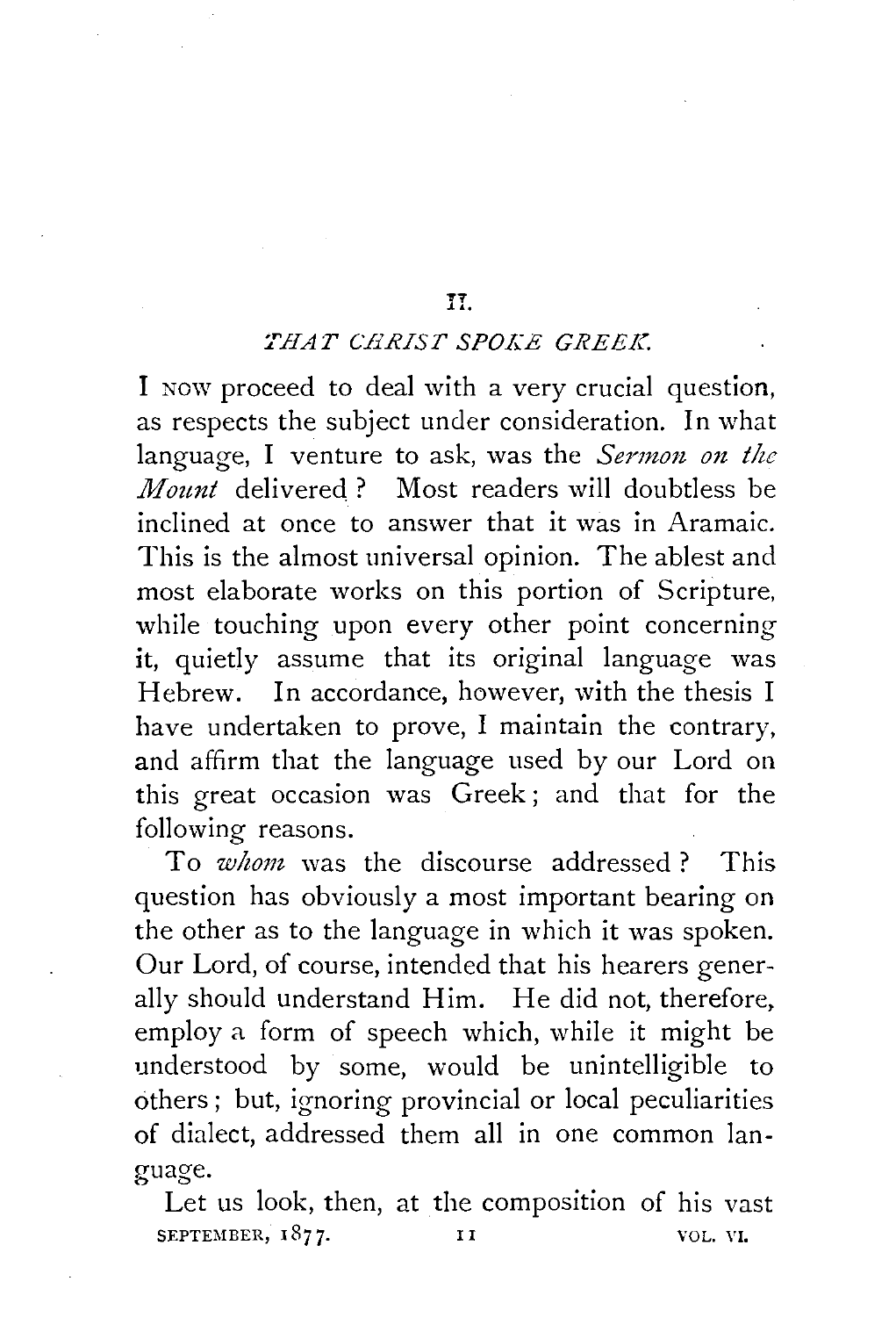audience, as that is suggested to us by St. Matthew. In the introduction to the great discourse recorded by that Evangelist, we read as follows (Chap. iv. 2 3-2 5): "And Jesus went about all Galilee, teaching in their synagogues, and preaching the gospel of the kingdom, and healing all manner of sickness, and all manner of disease among the people. And his fame went throughout all Syria: and they brought unto him all sick people that were taken with divers diseases and torments, and those which were possessed with devils, and those which were lunatick, and those that had the palsy; and he healed them. And there followed him great multitudes of people from Galilee. and from *Decapolis*, and from *Jerusalem*, and from Judæa, and from beyond Jordan." And then we immediately read (Chap. v. I, 2) that, "seeing the multitudes, he went up into a mountain: and when he was set, his disciples came unto him: and he opened his mouth and taught them, saying," &c. There can be no doubt that the discourse was addressed to the whole assemblage, so far as the mere hearing of it was concerned. Several passages, indeed, such as Chapter v.  $13$ ; vi. 9, &c., indicate that our Lord spoke more immediately to his disciples. But it is also plain from other passages that He spoke so as to be heard and understood by the multitude at large; for we are told (Chap. vii. 28), that "when Jesus had ended these sayings, the *people* (oi  $\partial x \lambda \omega$ ) were astonished at his doctrine "--thus proving that his words had come home to them all, and that they had listened with some degree of intelligence to the weighty instruction which He delivered.

Now, have we any reason to believe that the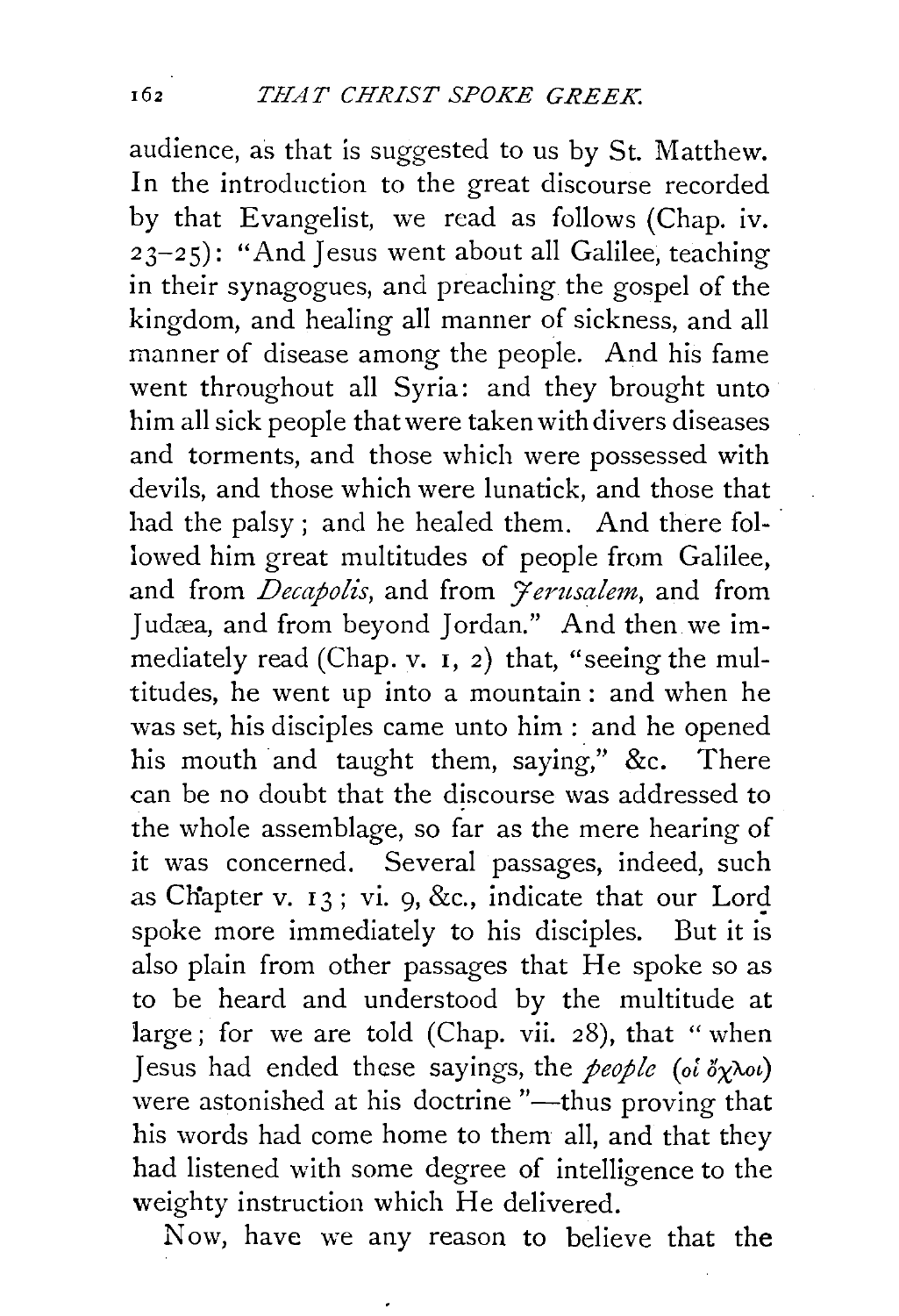inhabitants of Decapolis understood Hebrew ? Is it not, on the contrary, well known that the ten cities which gave its name to that region were thoroughly Greek, and that vast numbers of the population were not even Jews by religious profession, but heathen ? It is difficult to ascertain, with exactness, the parti- ·cular ten cities which were included in the district ; .and not improbably the name continued while some ·of the places once comprehended under it had sunk into decay. But there is no doubt as to the leading ·cities, which were Gadara, Gerasa, Philadelphia, Hippos, Pella, and Scythopolis; and the important point to be noticed is that, as Josephus informs us, these were thoroughly Greek cities. He expressly tives that name to Gadara and Hippos (Έλληνίδες  $\epsilon i\sigma i$   $\pi \acute{o} \lambda \epsilon \iota s$ , and he refers to the others in such terms .as leave no doubt that the Greek element prevailed largely among their inhabitants.<sup>2</sup> Nothing, indeed, is more certain, or more generally agreed upon by ·critics, than that the region of Decapolis was oc- ·Cupied almost exclusively by heathen settlers, or by Hellenizing Jews. It follows, therefore, as a matter ·of course, that as the Sermon on the Mount was intended to be understood, and actually *was* understood by inhabitants of that district among others, it must have been delivered in the Greek language.

This conclusion is greatly strengthened when we :turn to the parallel passage in St. Luke. At Chapter vi. 17, we find the persons who were addressed described as follows :---"And he came down with them (the apostles), and stood in the plain, and the com- ,pany of his disciples, and a great multitude of people

*'/.ntiq.* xvii. II, 4 • *lVars,* ii. IS, I.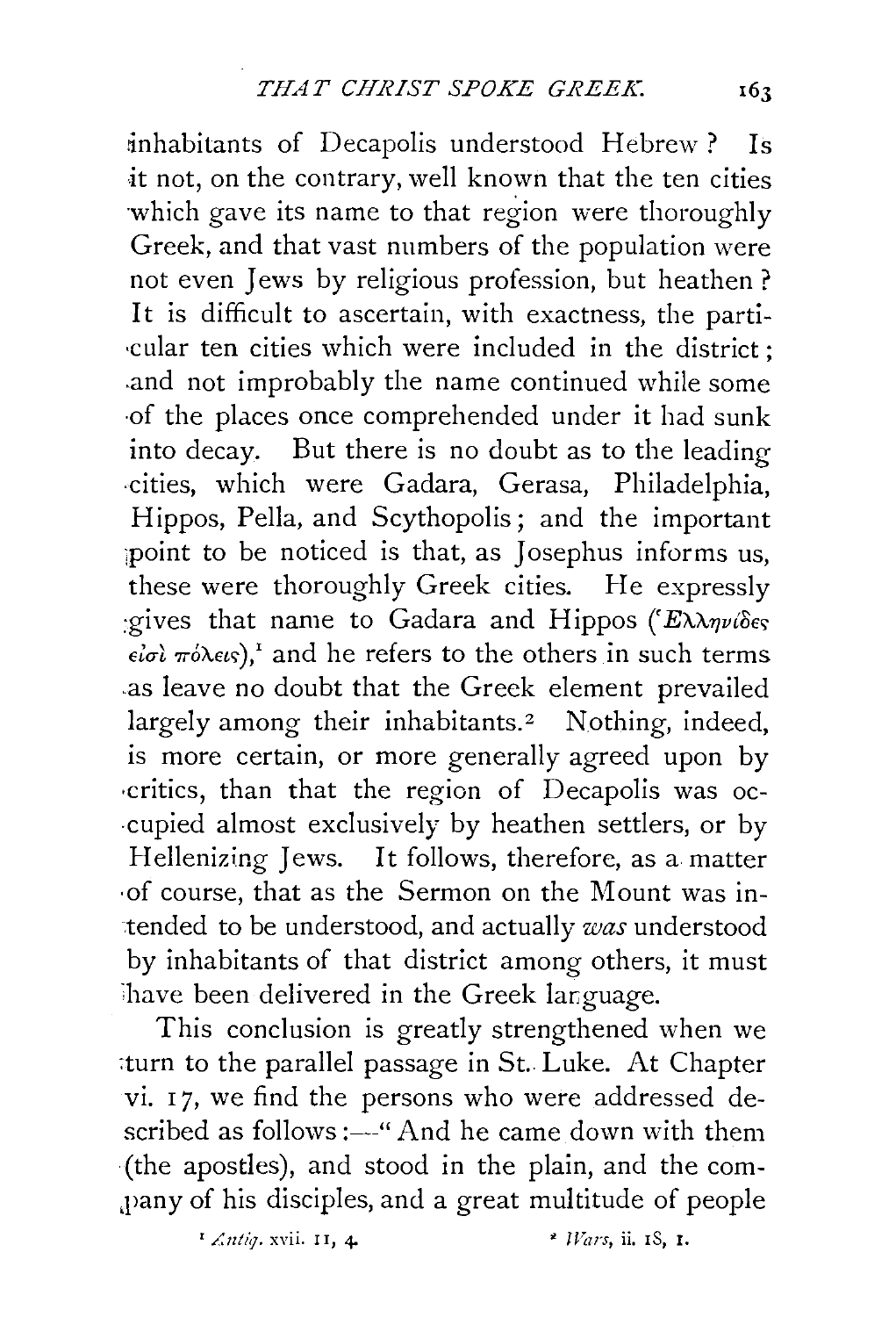out of all Judæa and Jerusalem, and from the sea coast of *Tyre* and *Sidon,* which came to *hear* him, and to be healed of their diseases." We thus learn that among our Lord's audience on this occasion there: we:e the inhabitants at once of Jerusalem and ot Tyre and Sidon. What then was the language in. which they were addressed ? Will any one maintain that it was Hebrew, in the face of that clear evidence which we possess that Greek was the only language then generally known in the region of Tyre and Sidon ? Let me quote only one passage from Josephus bearing upon this point. He has preserved<sup>1</sup> an edict of Mark Antony sent to the people of Tyre,. which begins as follows: " Marcus Antonius imperator, to the magistrates, senate, and people of Tyre, sendeth greeting. I have sent you my decree, respecting which I will that ye take care that it be engraven in the public tables, in Roman and: Greek letters, and that it stand engraven in the most conspicuous places, so as to be read by *all."* It is. plain from this that Greek was the language of the district, and that no other was commonly used; since, in addition to the official Latin, Greek was. the only tongue in which the edict was commanded to be published.

There are just two views which can be taken of that portion of the Gospels we have been considering. The sermon (or, if you will, sermons) referred to was spoken either in Hebrew or Greek. If any one says Greek, he admits all for which I plead. If, on the other hand, any one maintains that it was Hebrew, he is bound also to maintain that the in-

*'Antiq.* xiv. 12, 5·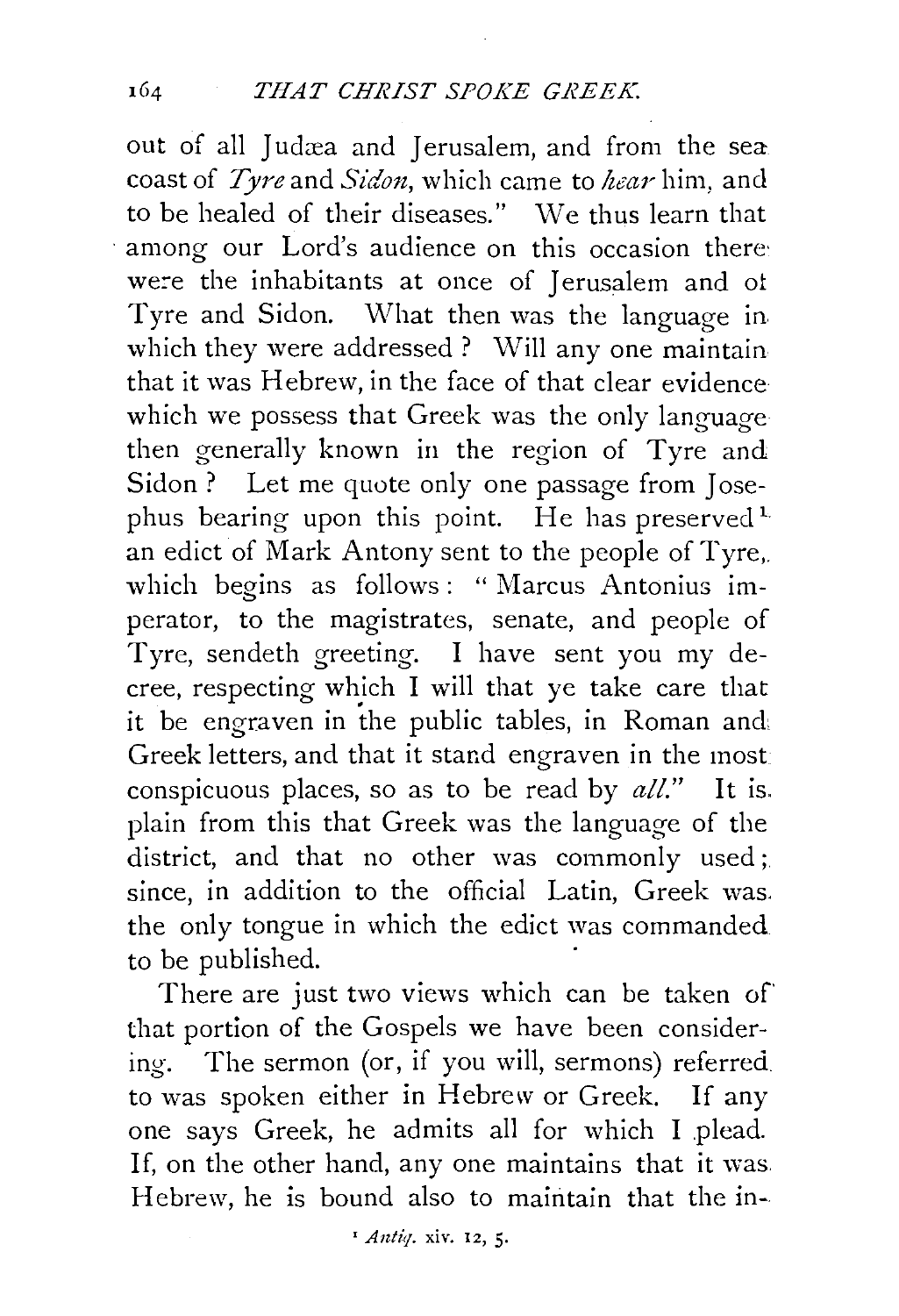habitants of Decapolis and Tyre and Sidon then understood that language. In that case, I beg to demand the proof of such an allegation. I venture humbly, but confidently, to affirm that no proof of the kind can be produced. Assumptions may, no doubt, be met with in several writers to the effect that what they call a Syro-Phœnician dialect was then prevalent in these regions ; but not a vestige ·of evidence is presented. On the contrary, Gesenius expressly states, in his elaborate treatise on the an- -cient language of Phcenicia, that, from the time of Alexander downwards, it was gradually encroached upon by the Greek, until at length it became altogether extinct.<sup>1</sup> He thinks, indeed, from the ·evidence of a few coins of uncertain date, that it continued to be used, *aliquo modo*, down to the times ·of the Antonines, but is very far from suggesting that it was generally employed among the people in the days of our Saviour. And even granting that this was so, it would still remain to be shewn that the Syro-Phœnician and Syro-Chaldaic dialects were identical, or, if different, which of them was now .adopted by our Lord, since He had hearers at this time both from Tyre and Jerusalem. The truth is, as I trust has been sufficiently proved, that neither the one nor the other was employed ; but that the very Greek in substance which is still preserved in the Gospels-the peculiar orientalized Greek of Syria and Palestine, bearing throughout such a strong Shemitic colouring, and embalming, so to speak, some such Aramaic terms as Raca and More, which had, most naturally, forced their way into the lan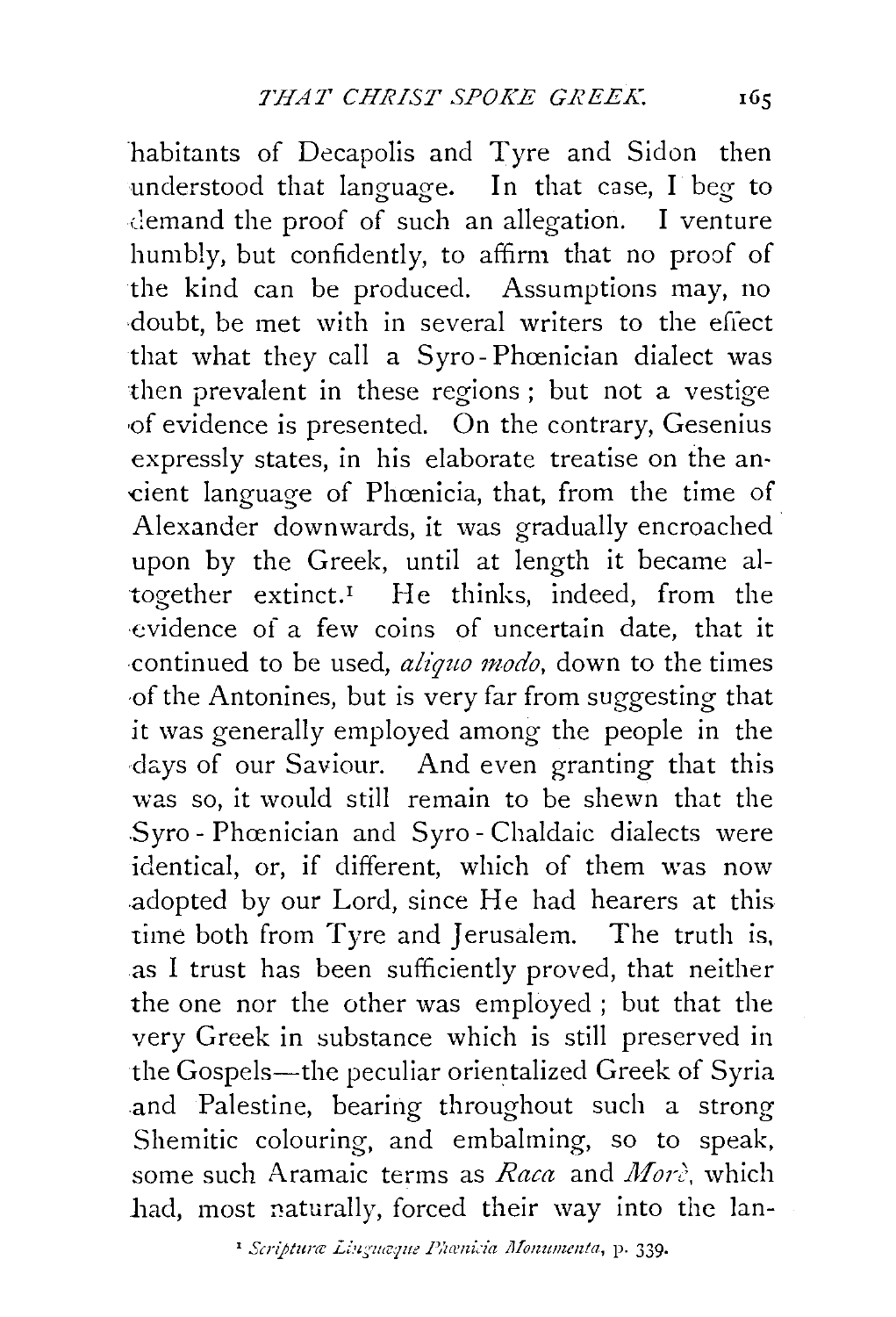guage-was made use of by our Lord in this the solemn and impressive commencement of his public· ministry.

But then, as every one must feel, this is a *ruling* case with respect to the question under discussion. If our Lord spoke in Greek on the occasion referred! to, it is certain that the inhabitants of Judæa and Jerusalem were thoroughly familiar with that language ; and it would therefore be quite arbitrary to· conclude that the Saviour ever employed any other in addressing them, unless a special intimation tothat effect is made by the Evangelists, or some circumstances present themselves which render it probable that a departure from his usual practice did at any time take place.

Let me next direct the reader's attention to those passages in the Gospels in which our Saviour on the one hand, or his hearers on the other, are represented as making *quotations* from the Old Testament. The question which here occurs is, In what language were these quotations made? To this question it may be answered: (r) That they were made directly from the original text in ancient Hebrew; or  $(2)$  that they were made in Aramaic; or (3) that they were made, as they still stand in the Gospels, from the Greek Version of the Septuagint Let us examine these three hypotheses, with the view of ascertaining which of them alone can be regarded as consistent with the facts of the case.

First, then, there is probably a vague notion in. the minds of ordinary readers that the citations referred to were made from the ancient Hebrew text. When we read, as we so often do, of the appeals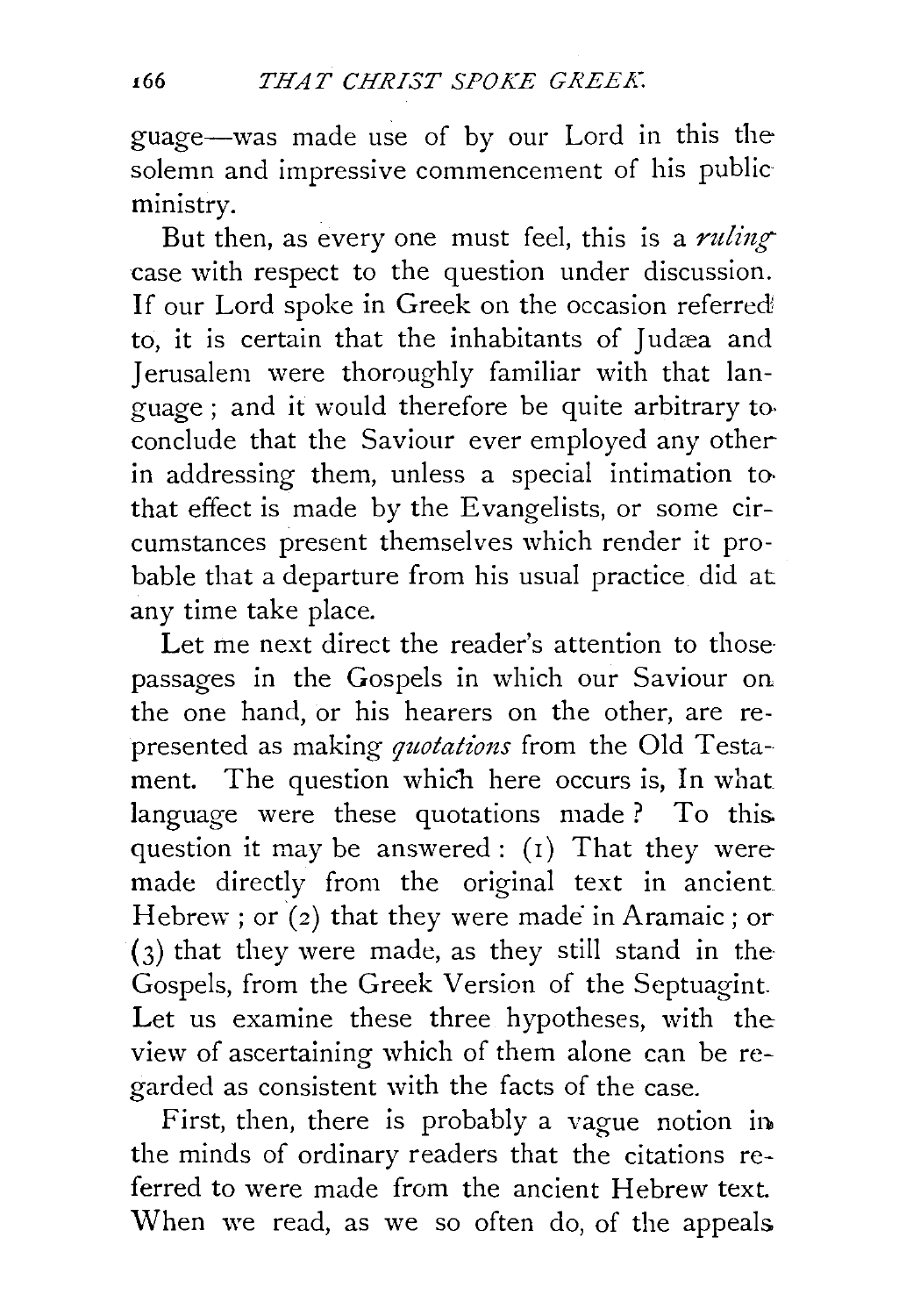which our Lord and those around Him made to the *Scriptures,* we think, of course, of the Old Testament; and the impression is perhaps received and rested in, that the references were made to the original Hebrew. But a very few words are sufficient to refute this opinion. It is certain that, long before the birth of our Saviour, the ancient Hebrew had ceased to be generally known or used among the people. Every scholar admits that, at least a century before the commencement of our era, the old language of the Jews had sunk into disuse ; and that, while it still continued to be studied by the learned as being the language of inspiration, it was, in the days of Christ, utterly unknown to the great majority of the nation. This being the case, it could not possibly have been in the ancient Hebrew that those quotations were made which occur in our Lord's addresses to the multitude, or which they employed at times in conversation with Him. Refer for an example of the first kind of quotation to Mark xii. 35-37, in which passage the Saviour is set before us teaching publicly in the temple, and introducing an Old Testament text into his discourse. "And the common people," we read ( $\delta \pi$ o $\lambda \nu$ *s*,  $\delta \gamma \lambda$ os, who certainly knew nothing of ancient Hebrew), ''heard him gladly." Next, let us view the matter conversely, when the quotation from the Old Testament is made, not by Christ, but by the people. Turning to John vi. 31 for an example, we find the *multitude* ( $\delta \gamma \lambda$ os, *Verse* 24) addressing the Saviour in these words : " Our fathers did eat manna in the desert, as it is written, He gave them bread from heaven to eat." They thus quoted familiarly from the Book of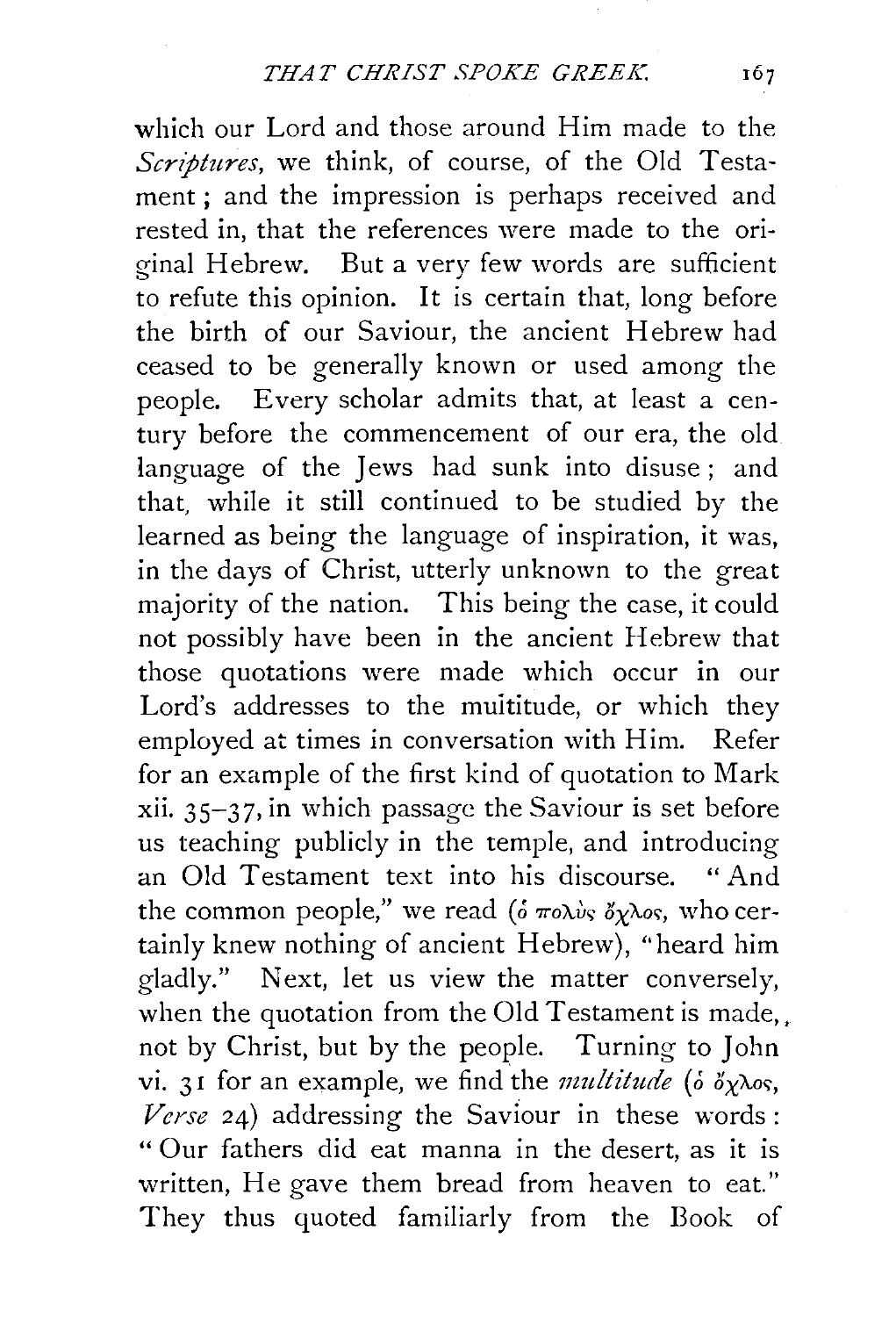Psalms; and in what language was the quotation made? Certainly not in the *ancient* Hebrew, for, as all authorities admit, that language was then totally unknown to the great body of the people.

But, abandoning this first hypothesis, many will be inclined to take their stand on the second, and maintain that such quotations were made in Aramaic. This, however, may be shewn to be an equally untenable opinion with the former. The truth is, we have no satisfactory evidence that a translation of the Hebrew Scriptures *ever* existed in the Syro-Chaldaic language. Frequent reference is, no doubt, made in the writings of modern Biblical scholars to ancient Targums, or translations and paraphrases of the Old Testament, which were formerly in use among the Jews. But when we come to examine the matter, we find it is a mere assumption that these existed in the days of our Saviour; or that, if known at all, they circulated in a *written* form among the people. Can it be supposed that it was to such Versions our Lord referred when He said to his hearers, " Search the scriptures, for in them ye think ye have eternal life, and these are they which testify of me"? These words evidently imply (whether the imperative or indicative rendering of *€pwvaTe* be adopted) that the people had easy and familiar access to the inspired writings, and that they could read and compare them, from beginning to end, without any dependence on rabbinical or sacerdotal aid. There must, therefore, at the time, have been some written Version current among the people. But, as has been already said, there is no evidence whatever that any such Version existed in the Ara-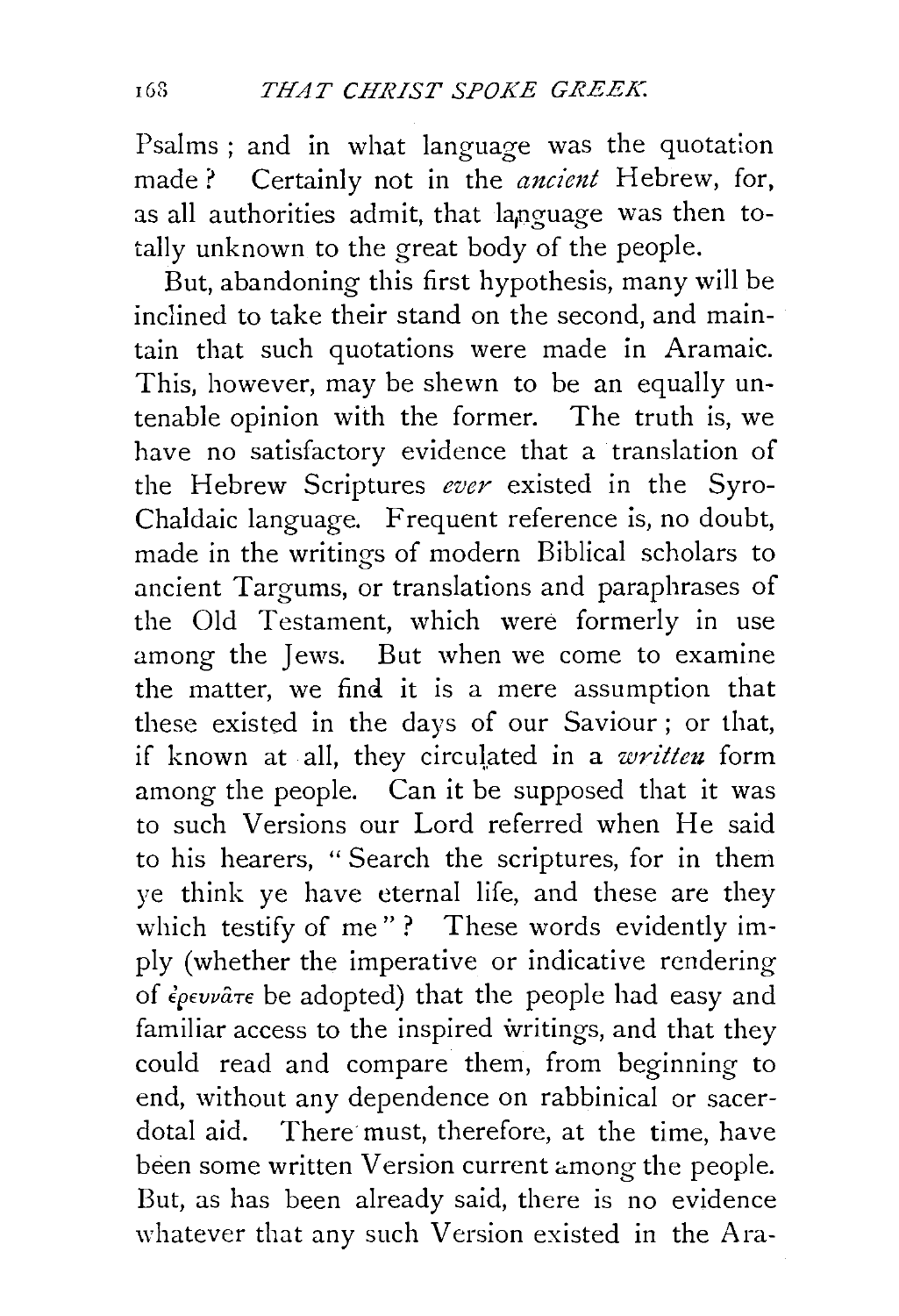maic language. It seems quite inconceivable that, if the Old Testament had then been in the hands of the Jews in an Aramaic form (as was of course the case if Christ's exhortation to "search the scriptures" referred to the sacred books in that language), all traces of such a Version should so utterly have disappeared. In fact, there is nothing except the necessity, which certainly then existed, of the people of Palestine possessing the Scriptures in a language more generally known than the ancient Hebrew, that gives any countenance to the idea that an Aramaic Version of the Old Testament was then current among them; and we have now to consider whether that necessity may not be shewn to have been met in another and better way than by assuming the existence of a translation which has left no trace, either of its origin or its influence, in the literature of antiquity.

I hold, then, that when the Saviour quoted the Scriptures of the Old Testament in his popular addresses, or when the people did so in conversation with Him and his disciples, such quotations were invariably made, more or less exactly, from the Septuagint translation. We know that this Greek Version of the whole of the ancient Scriptures had existed for long before the times of Christ. And we possess the clearest evidence, both in the writings of Josephus and in the several books of the New Testament, how commonly it was employed by the Jews of Palestine. \Ve find, in fact, that most of the quotations which occur in the Gospels agree almost *verbatim* with the rendering of the Septuagint; and that those are very few indeed which seem to depart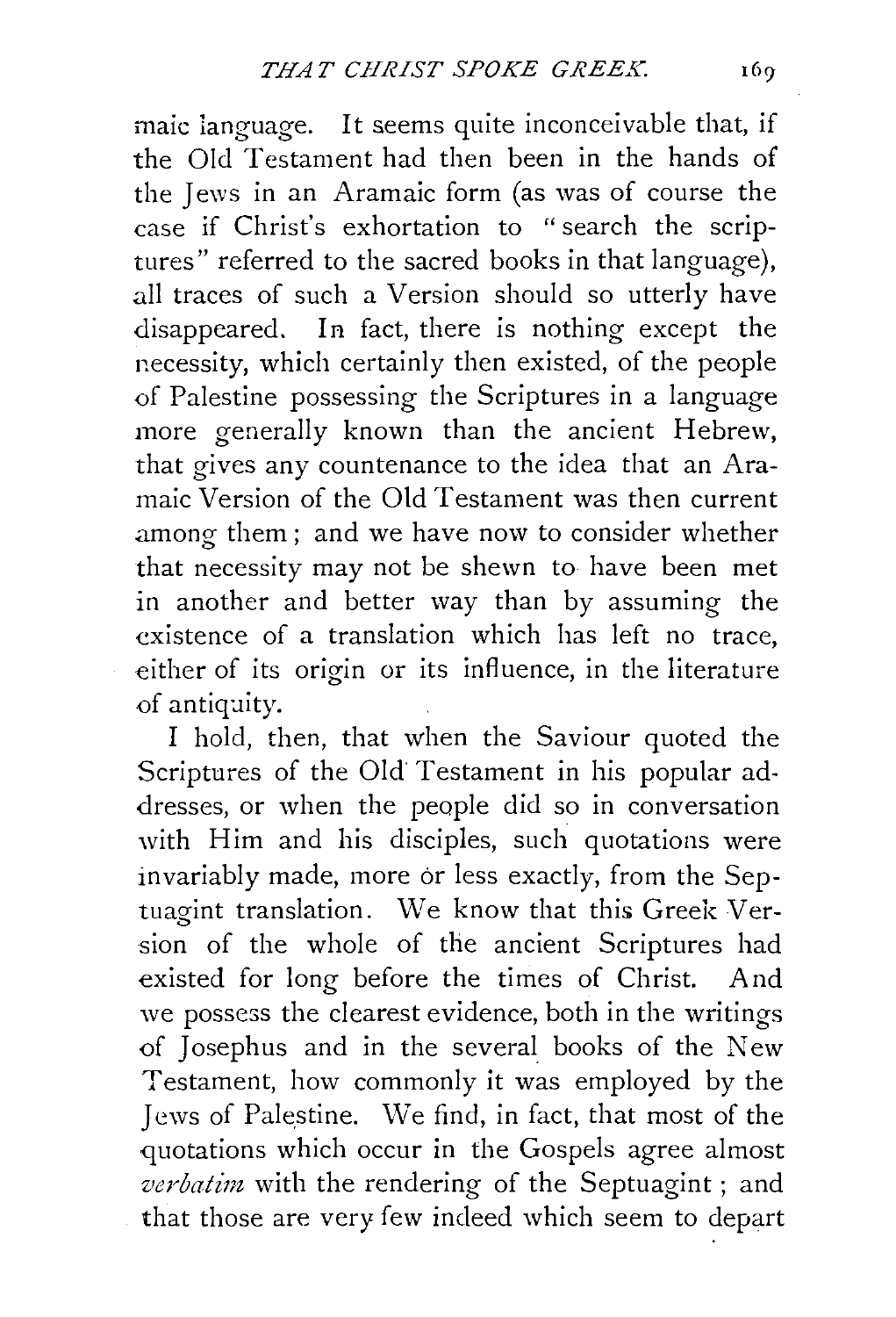from its phraseology, and follow more closely the original text. There is not a single passage presenting such variations but may, after all, be re• garded as derived from the Greek Version. The differences in question are easily accounted for on the ground  $(I)$  of the citations having been made from memory; or  $(2)$  of a somewhat different text of the LXX. having been followed from that which is current at the present day; or  $(3)$  by taking into consideration the undoubted fact that our Lord and his apostles often introduced into their quotations from the Old Testament a few words which did not exist in the original, or gave the passage quoted a higher and more special significance than it at first possessed.

And thus at length we understand how the Saviour could have addressed to the Jews at large such a precept as, "Search the scriptures." That precept, as all must acknowledge, could not have referred to the inspired books in their original language. And even though it be admitted, without sufficient evidence, that written Chaldee translations of some parts of Scripture then existed, that does not much help the matter; for Chaldee, such as that of the most ancient Targums, was. certainly not then the familiar language of the Jewish people. We conclude, therefore, that the words of our Lord above referred to pointed to the Septuagint; that his quotations were made from it ; that it then constituted the *People's Bible* in Palestine, in fact ; and that, therefore, they must have been thoroughly familiar with the Greek language.

Proceeding now to the Acts of the Apostles, we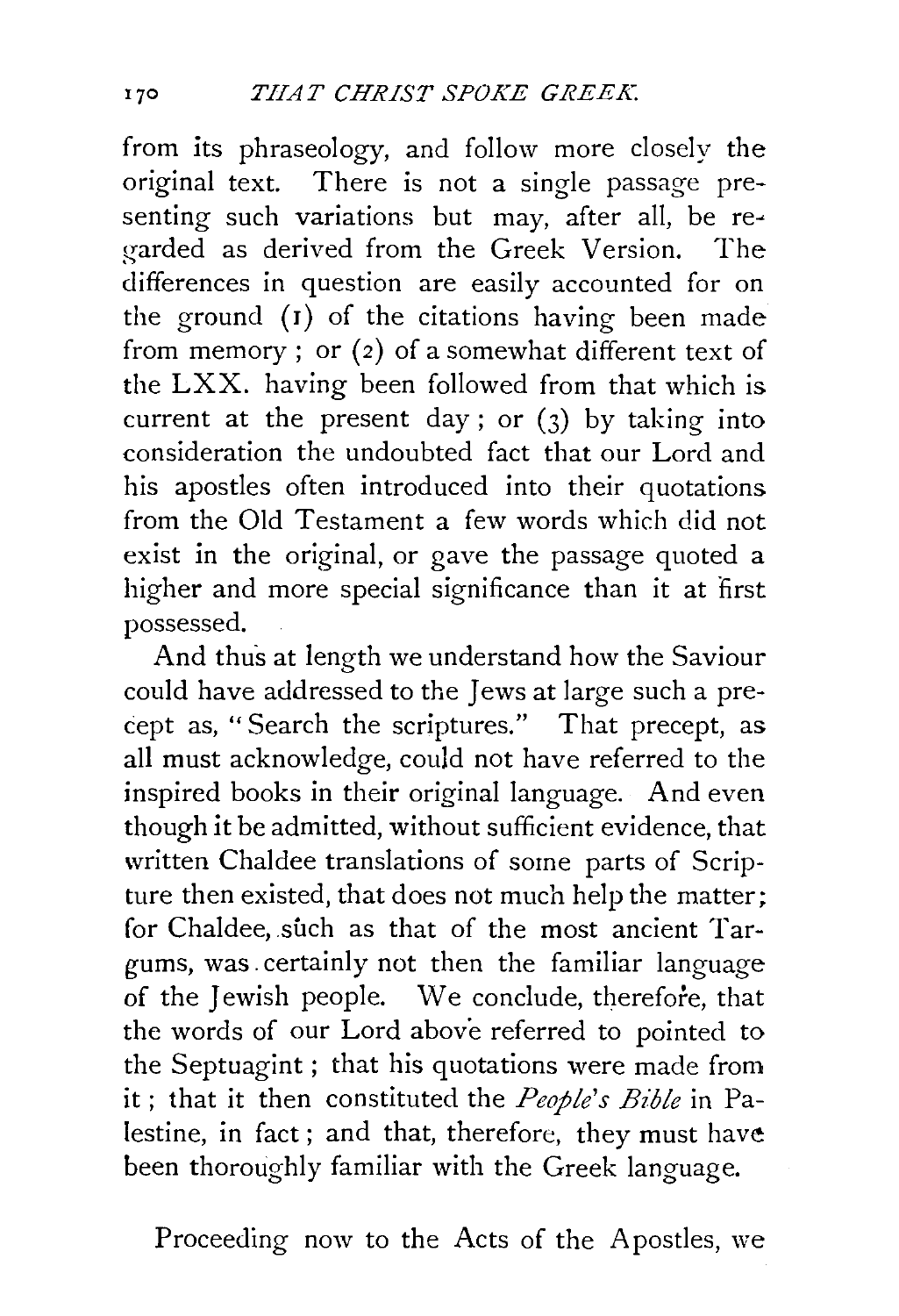.ind every Chapter giving more or less support to the proposition which I have undertaken to establish. Only a few out of many available passages can here be noticed.

First, then-In what language did Peter deliver his great sermon (Chap. ii.  $14-36$ ) on the day of Pentecost? It is plain that he addressed the whole multitude at one time, and in the same language. It is also plain from the result-the conversion of no fewer than three thousand-that they all understood him. He must, therefore, have used a form of speech with which they were all of them familiarly acquainted. What, then, was that form of speech? Was it the Greek or Aramaic which was the language common to all those " Jews out of every nation under heaven"? This is surely a question which it is not difficult to answer. I should think that, if any argument at all is required on the subject, there is enough to convince every one that Aramaic could not have been the language in question in the fact that we find, in the list of those addressed by the apostle, "men of Cyrene, and strangers of Rome, Jews and proselytes." Will any one maintain that these persons understood and employed Hebrew?

The reader should carefully observe that both the native and foreign Jews were *simultaneously* addressed on this occasion. This appears very plainly, among other proofs, from the exordium of the Apostle. He begins his address thus : "Ye men of Judæa ( $Av\delta_{\rho\epsilon s}$ *'Iovoaio£),* and all ye that dwell in Jerusalem *(Kal* oi *KaTo£KovvTE'> 'lEpovrm)l.hf' lhravTE'>* ), be this known unto you," &c.; and by these different appellations he can only mean, as is agreed by all critics, the native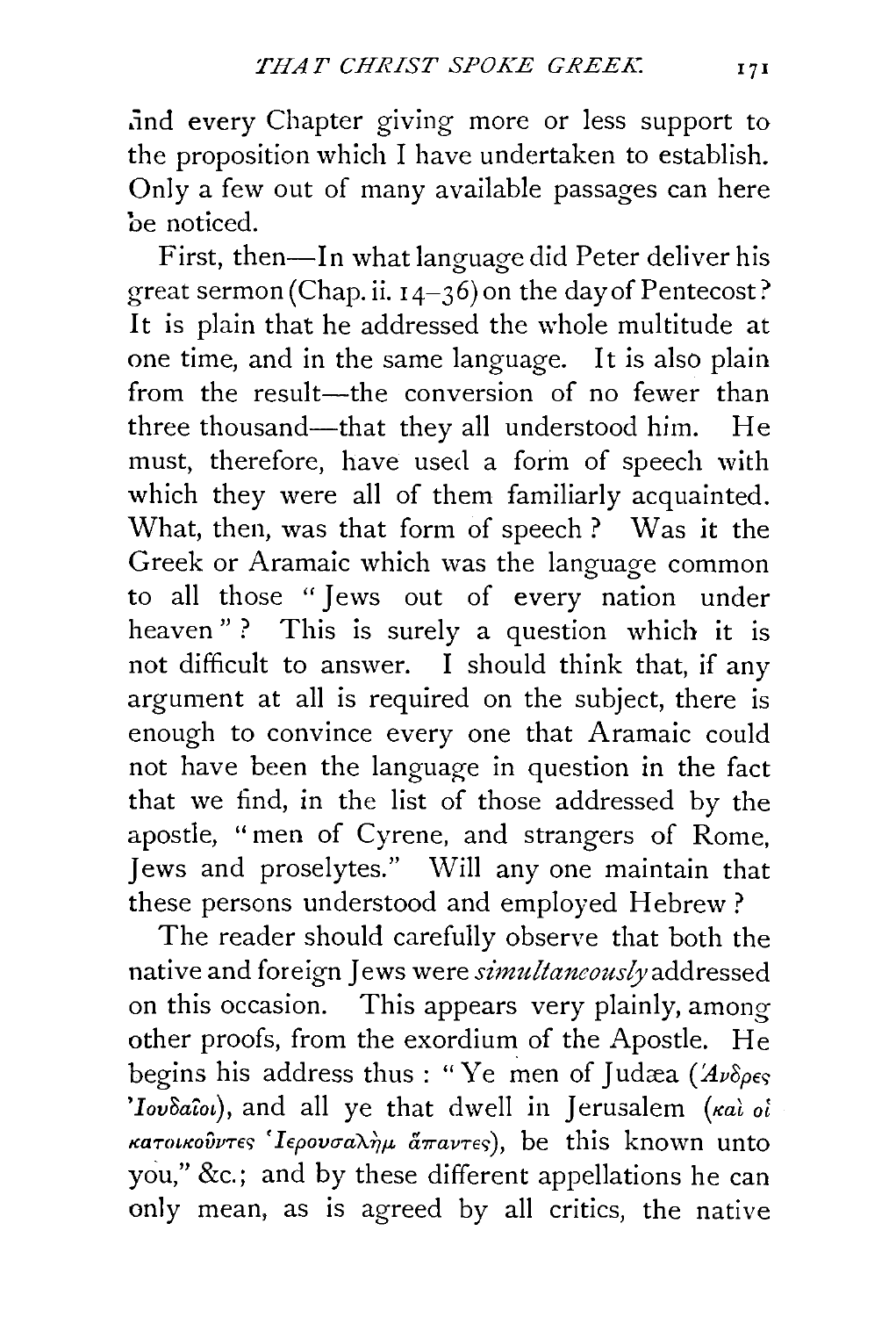Jews who were habitually resident in Jerusalem, and the temporary sojourners from other countries. Both classes were among his hearers, both were addressed in the same speech, and that speech was delivered in the Greek language. Can any one of these statements be controverted or refuted ? If so, let the argument which I build upon them fall to the ground. But if not so—if it must be admitted that we have here a clear instance of a Jew of Palestine addressing, among others, Jews of Palestine in the Greek language, and so well understood by them that a vast multitude repented and believed—the inference is surely manifest that Greek was then thoroughly familiar to the inhabitants of that country.

Advancing now to Chapter vii., we find ourselves upon ground which can hardly be disputed. The reasons for holding that the speech of Stephen before the Sanhedrin was delivered in Greek are very obvious and decisive. We may notice  $(i)$  that his accusers were unquestionably men to the majority of whom the Greek language only was vernacular. They consisted of Cyrenians, Alexandrians, and others (Chap. vi.  $q$ ) — foreign Jews accustomed to the use of Greek, and to whom, as a rule, Hebrew was utterly unknown. If, then, these men were present, as many of them would needs be, when St. Stephen made his defence before the Sanhedrin, the speech which he delivered must have been in Greek. else it would have been to them unintelligible. Again,  $(2)$  it is a necessary inference, from the verse which has been referred to, that Stephen was himself one who was in the habit of employing the Greek language. " There arose certain," we read, " of the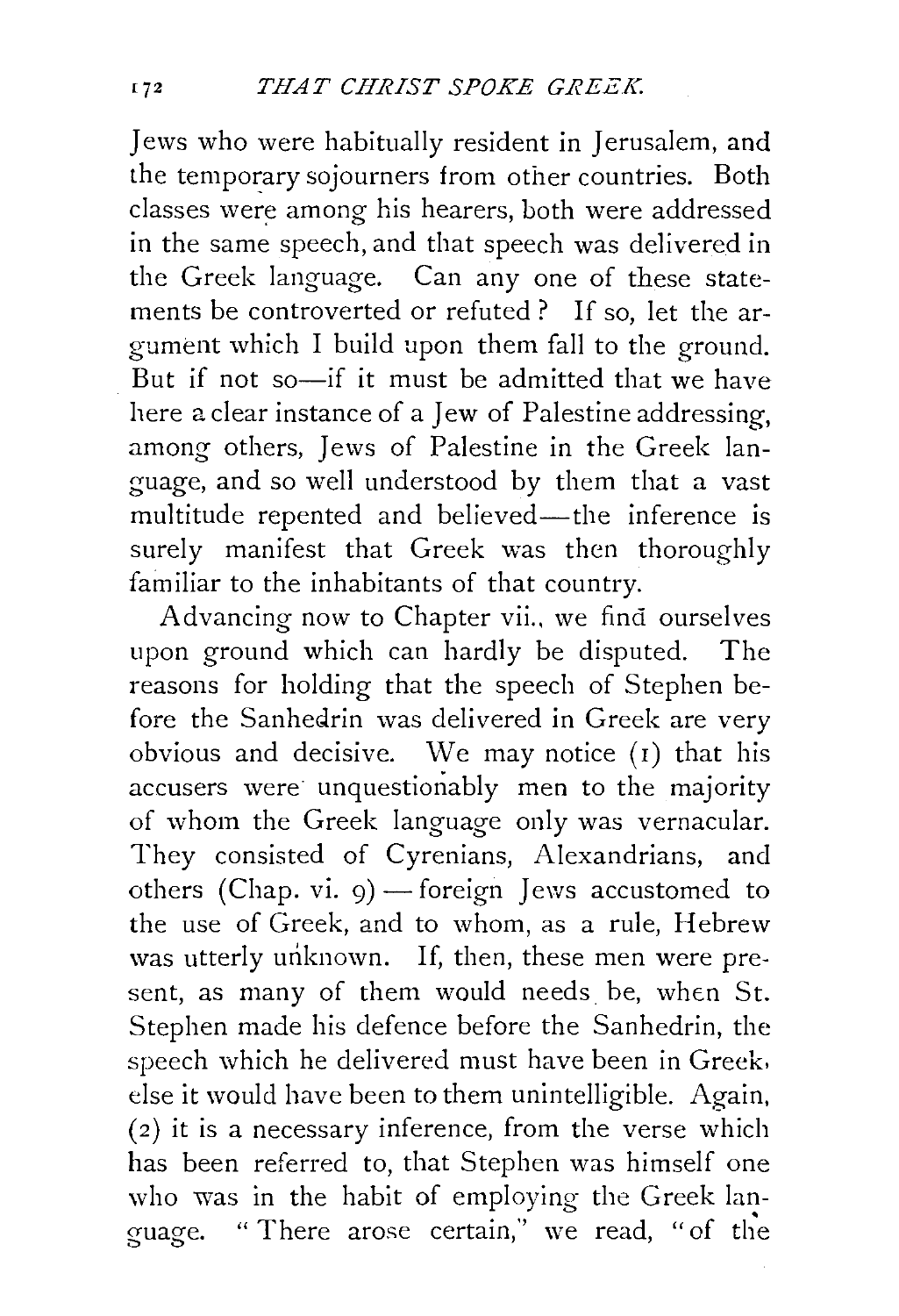synagogue, which is called the synagogue of the Libertines, and Cyrenians, and Alexandrians, and of them of Cilicia and of Asia, disputing with Stephen." It naturally follows that, as he and they had been accustomed to dispute together in Greek, the speech which he now delivered in self-defence would also be in the Greek language. And again, (3) if we look at the address itself, we find that it bears plain evidence of having been spoken in Greek. It consists, in substance, of a cento of extracts from different parts of the Septuagint, strung together in a loose, yet masterly, manner. And nothing, surely, could be more improbable, than either that Luke adopted the version of the LXX. so often in this chapter differing from the Hebrew (see, *e.g-., Verses*  14 and 44), while Stephen really cited the original Scriptures ; or that Stephen himself, in quoting the Hebrew, altered it as we find in the Greek version of his words. One or other of these improbabilities must be maintained by all who hold that Hebrew was employed by the proto-martyr on this occasion; and there are probably few readers who will be inclined to adopt either of the alternatives in preference to the natural conclusion reached on other grounds, that Stephen now made use of the Greek language.

Here then, again, we have a decisive case. We find that a long and important speech, addressed to the most national and distinctive of Jewish courts, was delivered in Greek. There can be no doubt that it was an *open* assembly in which Stephen now pleaded; that vast multitudes of the common people were present ; that he addressed himself to them all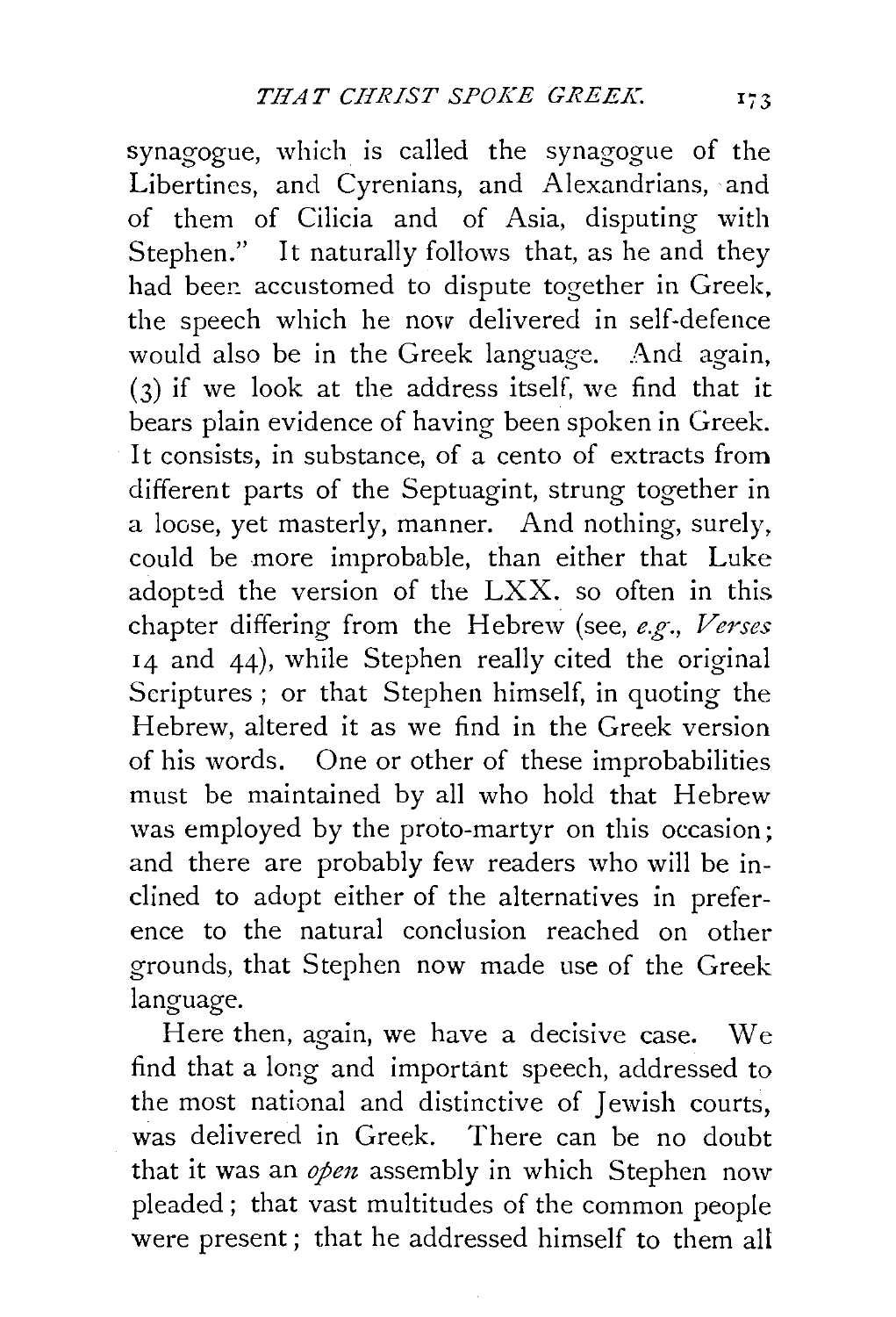*(Verse 2, ἄνδρες, ἀδελφοὶ, καὶ πατέρες*); that all perfectly understood him (see *Verse* 54); and that, therefore, the inhabitants of Jerusalem in general were familiarly acquainted with the Greek language.

Turning now to Chapter xv., we once more find the clearest and most conclusive evidence in favour of the proposition sought to be established. The speeches of St. Peter and St. James before the assembly which had been convened in Jerusalem to deliberate on the point then threatening to break the peace of the Church, as well as the letter by which the mind of the council was conveyed to the disputants, may all be shewn by the most satisfactory proof to have been spoken and written in the form in which we still possess them-the Greek language. We naturally suppose, indeed, that the various speakers would make use of the same language that we have .always hitherto seen them employing, and not Hebrew, the use of which would have necessitated the employment of an interpreter to some of the audience, a functionary of whom not the least trace is to be found in the narrative. And the speech of James, who seems to have spoken as president, contains positive evidence that Greek was the language employed. It includes a very remarkable citation from the Book of Amos, differing widely towards the close from the Hebrew. original, but agreeing as nearly with the Septuagint as is usually the case with those *memoriter*  quotations which occur so frequently in the New Testament. Now, it is quite impossible to believe that the historian would have attributed the words of the LXX. to the Apostle on this occasion, had not St. James actually employed them, since, in fact.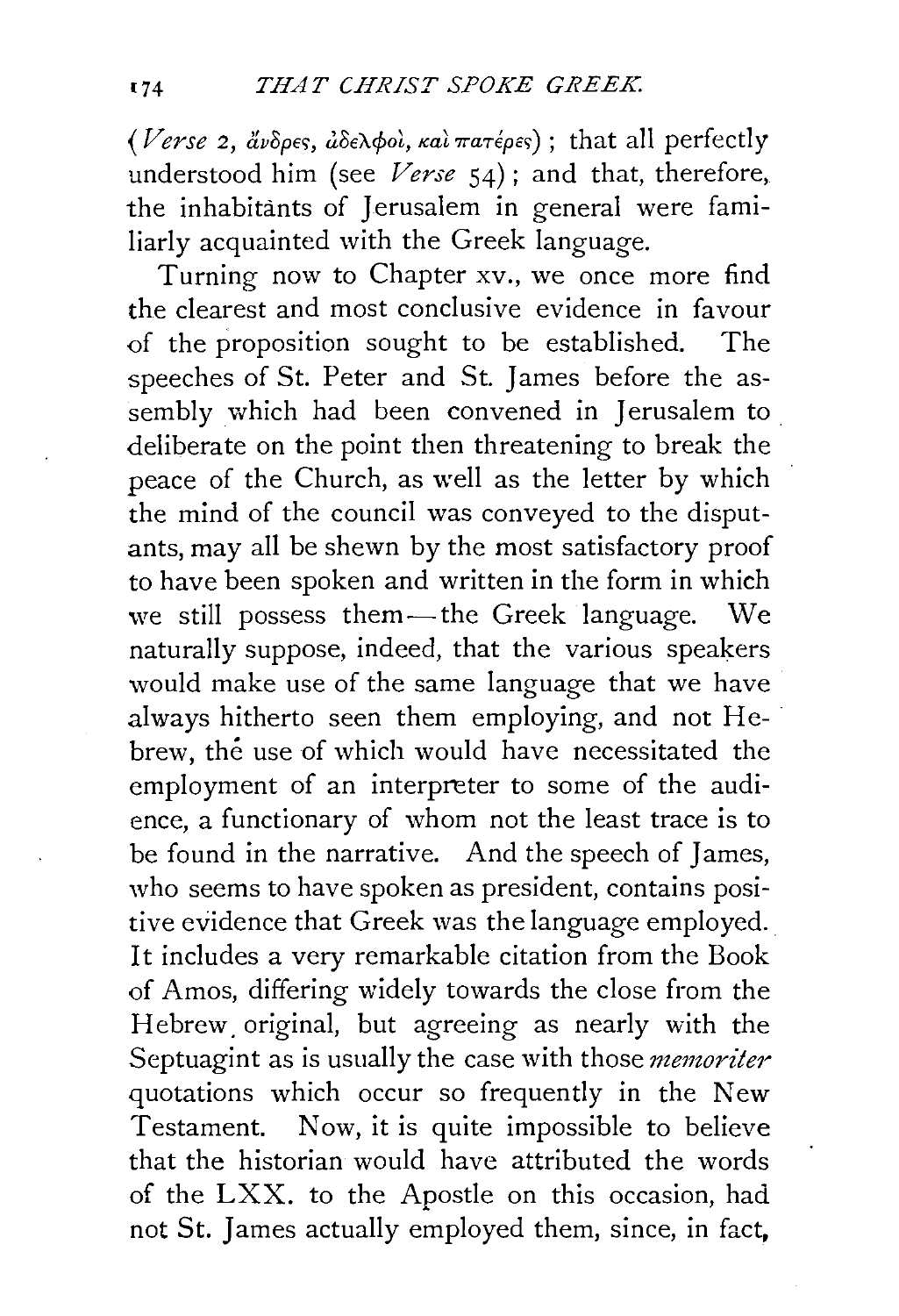the weight of the argument greatly depends on that part of the citation which differs from the Hebrew text. It is therefore evident that the speech must have been delivered in the Greek language.

Again, that the epistle agreed upon by the assembly to be sent to "the brethren which are of the Gentiles in Antioch, and Syria, and Cilicia " *(Verse*  23), was written in Greek, is too plain to require any remark. No one can possibly deny it who considers either its form, which is in the regular epistolary style of the Greeks, or the persons to whom it was .addressed, who are expressly described as Gentiles. The formula of salutation with which it opens  $(Xa\varphi \epsilon \nu)$  is the same with that contained in the letter of Claudius Lysias to Felix (Chap. xxiii. 26), occurring in the New Testament only once again in the Epistle of James; and, like both these documents, the letter in question was undoubtedly composed in the Greek language.

Once more, let me refer to the narrative contained in Chapter xxi. *Verse* 27, and the following verses. It happened that some Jews from Asia, who had, doubtless, been among the former opponents of St. Paul at Ephesus (Chap. xx. 19), were then in Jerusalem, and, seeing him in the temple, seized the opportunity of exciting the minds of the people at large against him. Laying hold of him where he stood, and evidently determined in the most summary manner to gratify the hatred which they bore him, they cried out, " Men of Israel, help : This is the man that teacheth all men everywhere against the people, and the law, and this place : and further brought Greeks also into the temple, and hath pol